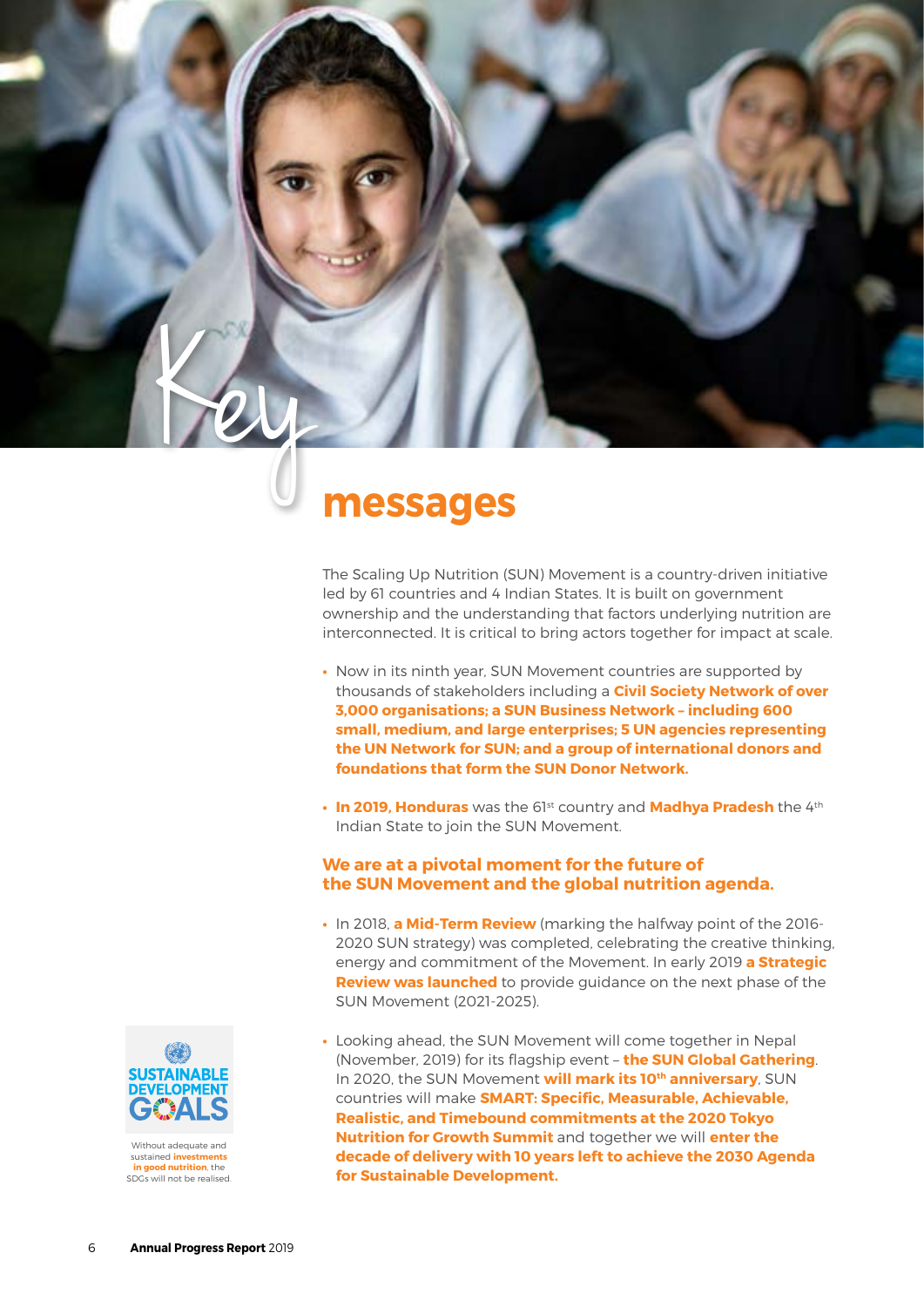

" *Bangladesh, Burkina Faso, Côte d'Ivoire, El Salvador, Eswatini, Ghana and Kenya, Kyrgyzstan, Liberia, Peru, Tajikistan are on track to meet the World Health Assembly stunting target.*

**We must preserve the gains made in ending hunger and malnutrition. This requires systemic transformation, with governments in the driving seat.**

It will take continued commitment and even greater action by governments for progress to continue to ensure structural change and sustainability of the nutrition agenda.

- **•** The good news is that the prevalence of stunting amongst children under five years is decreasing and stunting has been reduced globally over the last 9 years from 171 million (2010) to 149 million children (2018).**<sup>1</sup>**
- **•** However, overweight and obesity rates continue to increase in all regions.**<sup>2</sup>**
- **•** Across the 61 SUN Movement countries, **approximately 95 million children under 5 suffer from stunting** and nearly 24 million children under 5 were wasted in 2018.
- **• Many SUN countries are moving in the right direction** to improve children's nutrition through effective and sustained multi-sectoral nutrition programming.
- **• Countries in Africa and Asia continue to have the greatest share** of all forms of child malnutrition.
- **•** Great progress has been achieved in Asia, where the number of stunted children decreased from 134.7 million to 81.7 million between 2000 and 2018.
- **•** Among the **14 SUN countries in Asia**, an estimated 37.4 million children under 5 are stunted in 2018.
- **•** Africa is the **only continent where the number of stunted children has risen** based on global trends, from 50.3 million in 2000 to 58.8 million in 2018. The SUN countries in the Africa region account for an estimated 55.1 million of the stunted children under five in 2018.

**SUN countries, partners and stakeholders are adapting their behaviours to end fragmentation, leave egos and logos behind, and work with Governments to lead an ambitious nutrition transformation. In 2019, SUN countries have many achievements to celebrate.** 

- **• 58 SUN countries** completed the Joint Assessment (JAA) in 2019, a unique tool which allows countries to celebrate progress, identify challenges and solutions and set a course for the future.
- **• 55 SUN countries** have an **active multistakeholder platform (MSP)** at the national level.
- **• 42 countries** also work at **sub-national level**, supporting actions across sectors (agriculture, water and sanitation, health, social protection).
- **• 42 countries** have a **national nutrition plan**  (also known as a Common Results Framework) which brings together sectors and stakeholders in a whole-of-government approach to address malnutrition. 9 more are in the process of developing or updating theirs.

<sup>1</sup> Unless otherwise stated the data in this list is sourced from: UNICEF, WHO, International Bank for Reconstruction and Development/The World Bank. Levels and trends in child malnutrition: key findings of the 2019 Edition of the Joint Child Malnutrition Estimates. Geneva: World Health Organization; 2019. <u>https://data.unicef.org/resources/jme</u>,<br>2 The State of Food Security and Nutrition i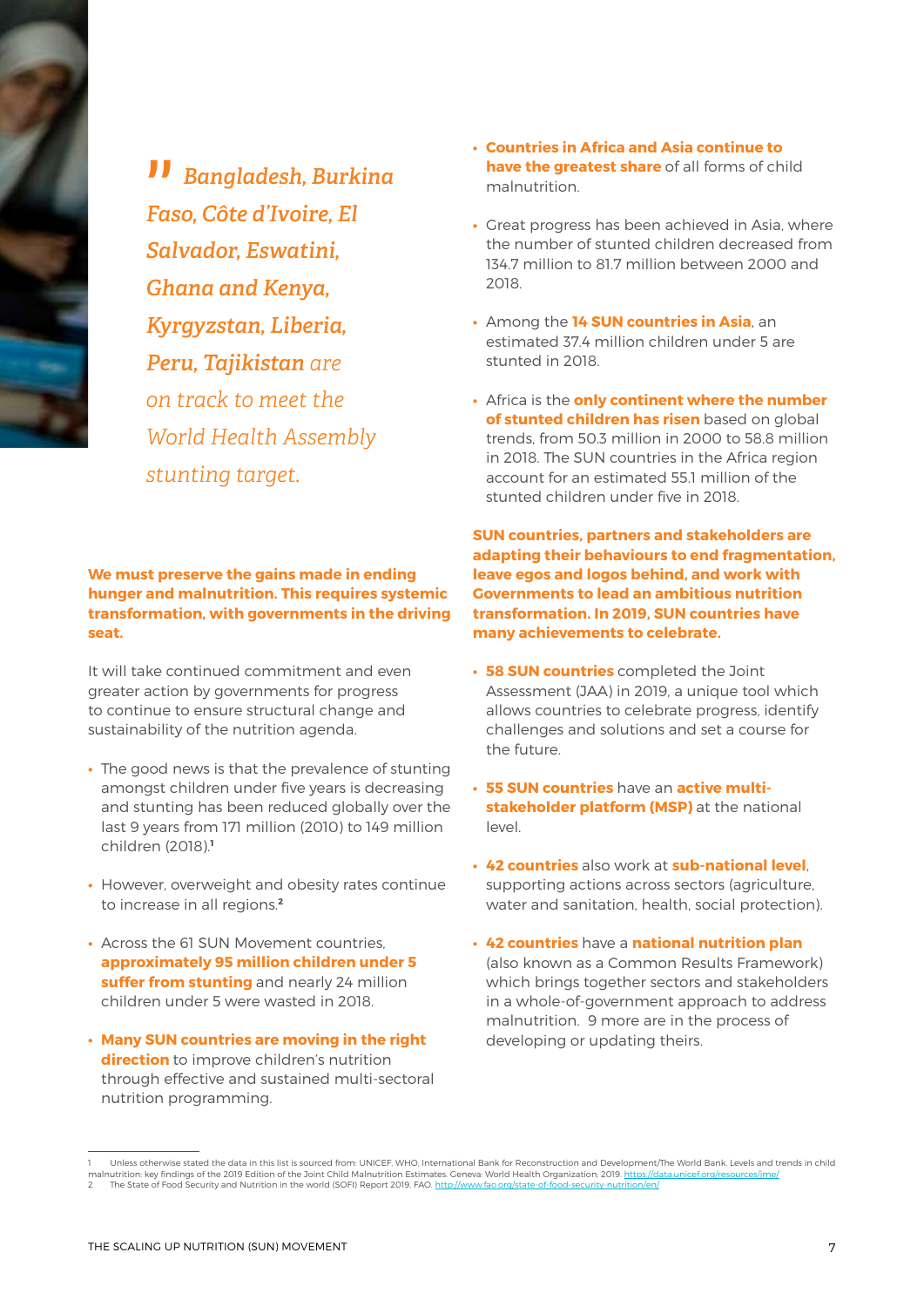- **• 36 countries** have **developed action plans to achieve the goals** set out in their Common Results Framework (CRF). **30 have a monitoring and evaluation framework, with 12 more in development.3**
- **• 44 SUN countries** have **included at least one of the World Health Assembly nutrition targets**  in their national nutrition polices or strategies.**<sup>4</sup>**
- **• 51 countries track public financial allocations**  for nutrition.**<sup>5</sup>**

**SUN countries are engaged in important dialogues on food systems which nourish people and planet, gender and diversity and they stand ready to adapt and implement effective strategies in their country.** 

- **•** Achieving Universal Health Coverage (UHC) is vital for ending malnutrition.
- **•** Food systems have the potential to nourish human health and support environmental sustainability; however, they are currently threatening both.
- **•** Promoting diversity inclusion, gender equality and women's and girls' empowerment is at the centre of the SUN Movement's work to ensure no one is left behind.

**On the road to the Tokyo 2020 Nutrition for Growth Summit and the third phase of the SUN Movement, SMART commitments by SUN countries, stakeholders and partners will help unleash renewed ambition and usher in a new era for nutrition.** 

- **•** SUN members are ready to make bold, ambitious and measurable commitments which can help put the world on track to eradicate malnutrition in all its forms.
- **• The 2019 SUN Global Gathering** is the opportunity for SUN countries to celebrate progress and to identify the actions required to **drive structural change for sustainable results. The flagship event of the Movement, this will be a key moment on the road to Tokyo 2020 and as a milestone towards the 3rd Phase of the SUN Movement (2021 – 2025).**
- **•** The **Tokyo Nutrition for Growth (N4G) Summit**  (December 2020), **will be held** under the **auspices of the Government of Japan**. This will be **an historic opportunity to transform the way the world tackles the global challenge of malnutrition.**

4 Based on data provided by SUN MEAL system, 2019 5 Based on data provided by SUN countries via the online SUN Movement Joint Annual Assessment. 2018-2019



<sup>3</sup> Based on a MEAL system review of national nutrition policies/strategies, supported by NI TAN project (completed in March/April 2019).